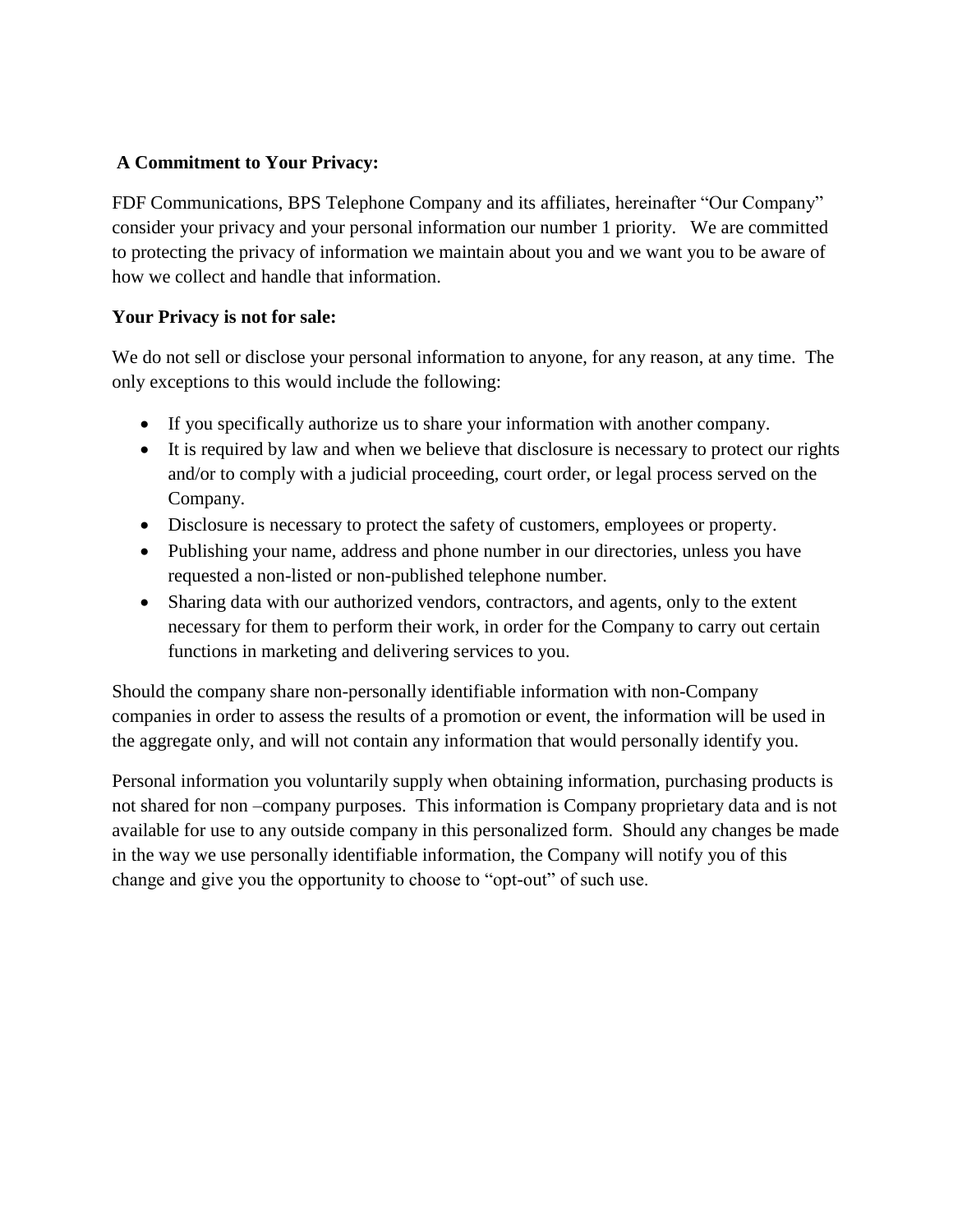**How We Collect Information About You:** We collect information about you in a number of ways:

- **Application and registration information:** We collect information from you when you open an account or make changes to an existing account. You will always retain the option to choose if our information is used to send you company and product information, special offers and in some cases newsletters.
	- o **At any time you may:**
		- Elect not to receive (opt-out) marketing messages. The primary purpose of these messages is the commercial advertisement or promotion of a product or service. At any time you may "opt-out".
		- Update your contact and personal information.
- **Transaction and experience information:** Once you have opened an account with us, we collect and maintain personal information about your account, including, transactions, balances, and history. This is information allows us to administer your account and provide the services you have requested.
- **Third-party information providers:** We may collect information about you from information services to verify your identity, employment, or creditworthiness.

## **Safeguarding Your Information Maintaining Your Trust:**

We take precautions to ensure the information we collect about you is protected and is accessed only by authorized individuals or organizations. Companies we use to provide support services are not allowed to use information about our customers for their own purposes and are contractually obligated to maintain strict confidentiality.

We restrict access to personal information by our employees and agents. Our employees are trained about privacy and are required to safeguard personal information.

We maintain physical, electronic and procedural safeguards to protect personal information.

## **Teaming Up Against Identity Theft:**

Identity theft is a serious concern to all of us. Safeguarding information to help protect you from identity theft is a priority with "Our Company". We are committed to keeping your personal